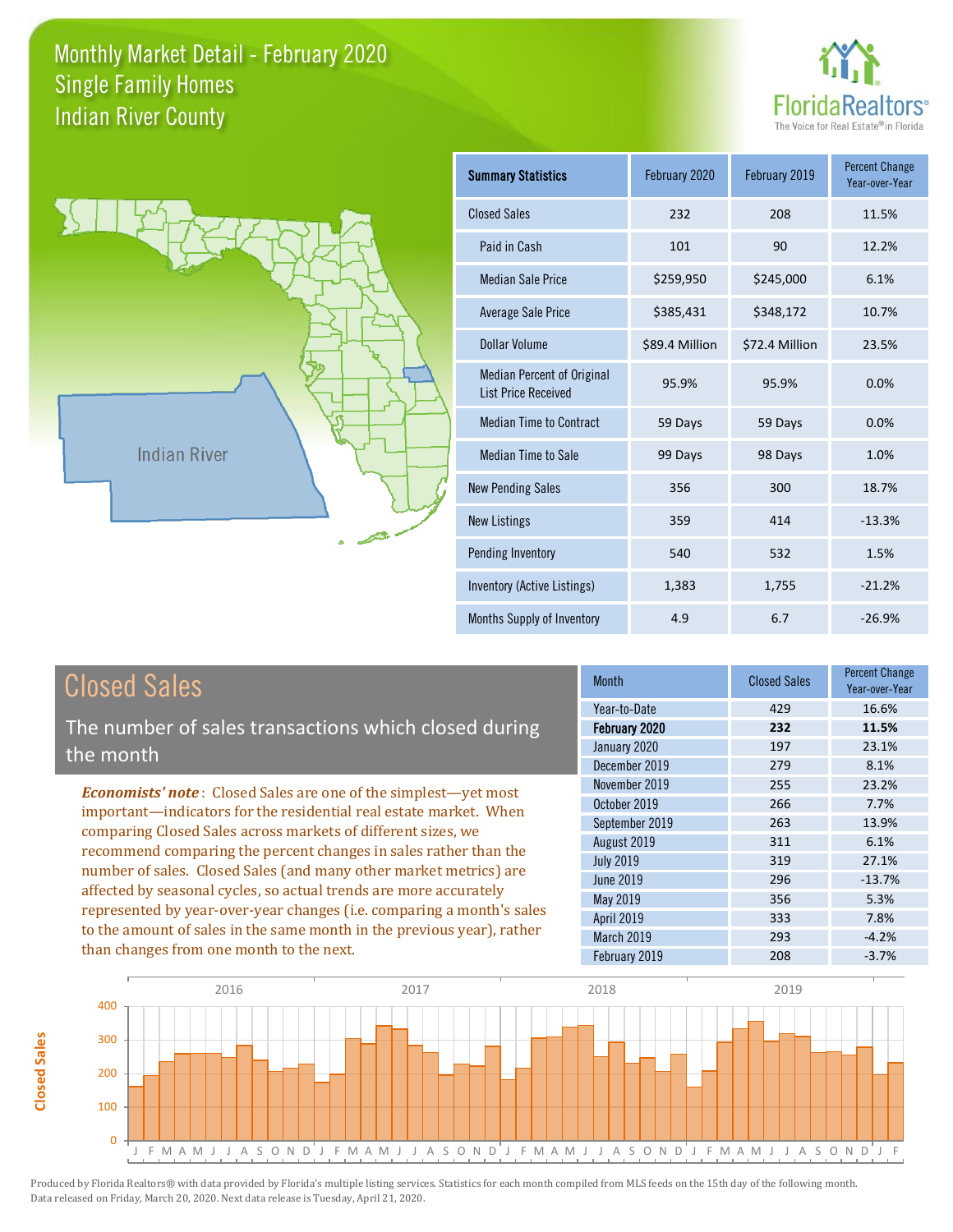this statistic should be interpreted with care.



138 5.3%

| Cash Sales                                                                     | <b>Month</b>     | <b>Cash Sales</b> | <b>Percent Change</b><br>Year-over-Year |
|--------------------------------------------------------------------------------|------------------|-------------------|-----------------------------------------|
|                                                                                | Year-to-Date     | 180               | 15.4%                                   |
| The number of Closed Sales during the month in which                           | February 2020    | 101               | 12.2%                                   |
| buyers exclusively paid in cash                                                | January 2020     | 79                | 19.7%                                   |
|                                                                                | December 2019    | 100               | 5.3%                                    |
|                                                                                | November 2019    | 91                | 9.6%                                    |
|                                                                                | October 2019     | 101               | 8.6%                                    |
| <b>Economists' note:</b> Cash Sales can be a useful indicator of the extent to | September 2019   | 85                | 34.9%                                   |
| which investors are participating in the market. Why? Investors are            | August 2019      | 120               | 10.1%                                   |
| far more likely to have the funds to purchase a home available up front,       | <b>July 2019</b> | 113               | 16.5%                                   |
| whereas the typical homebuyer requires a mortgage or some other                | June 2019        | 97                | $-29.2%$                                |
| form of financing. There are, of course, many possible exceptions, so          | May 2019         | 136               | 9.7%                                    |



# Cash Sales as a Percentage of Closed Sales

The percentage of Closed Sales during the month which were Cash Sales

*Economists' note* : This statistic is simply another way of viewing Cash Sales. The remaining percentages of Closed Sales (i.e. those not paid fully in cash) each month involved some sort of financing, such as mortgages, owner/seller financing, assumed loans, etc.

| <b>Month</b>     | <b>Percent of Closed</b><br>Sales Paid in Cash | <b>Percent Change</b><br>Year-over-Year |
|------------------|------------------------------------------------|-----------------------------------------|
| Year-to-Date     | 42.0%                                          | $-0.9%$                                 |
| February 2020    | 43.5%                                          | 0.5%                                    |
| January 2020     | 40.1%                                          | $-2.9%$                                 |
| December 2019    | 35.8%                                          | $-2.7%$                                 |
| November 2019    | 35.7%                                          | $-11.0%$                                |
| October 2019     | 38.0%                                          | 0.8%                                    |
| September 2019   | 32.3%                                          | 18.3%                                   |
| August 2019      | 38.6%                                          | 3.8%                                    |
| <b>July 2019</b> | 35.4%                                          | $-8.3%$                                 |
| June 2019        | 32.8%                                          | $-17.8%$                                |
| May 2019         | 38.2%                                          | 4.1%                                    |
| April 2019       | 41.4%                                          | $-2.4%$                                 |
| March 2019       | 39.6%                                          | 15.5%                                   |
| February 2019    | 43.3%                                          | 0.5%                                    |

March 2019 116 10.5%

April 2019

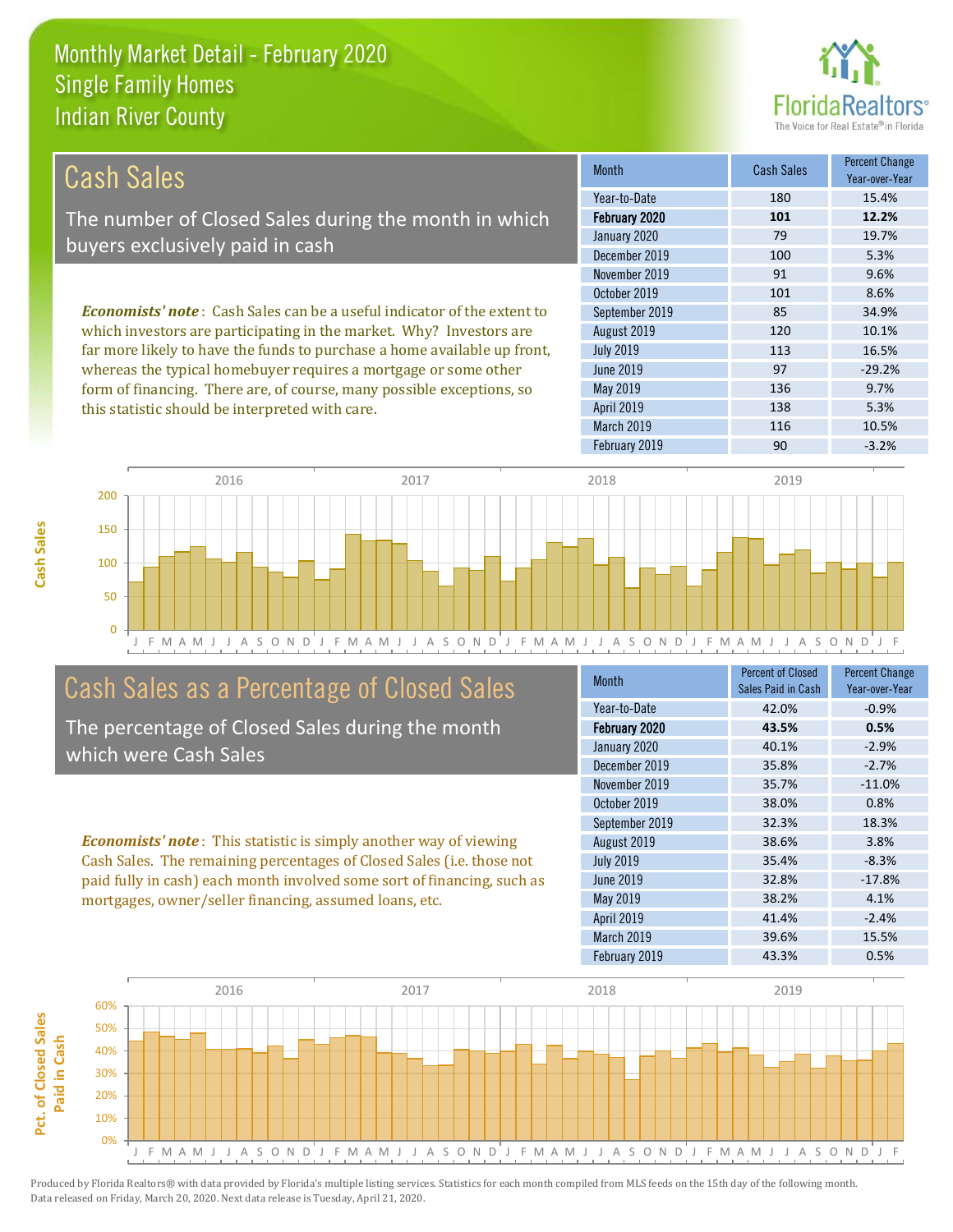

#### *Economists' note* : Median Sale Price is our preferred summary statistic for price activity because, unlike Average Sale Price, Median Sale Price is not sensitive to high sale prices for small numbers of homes that may not be characteristic of the market area. Keep in mind that median price trends over time are not always solely caused by changes in the general value of local real estate. Median sale price only reflects the values of the homes that *sold* each month, and the mix of the types of homes that sell can change over time. February 2019 \$245,000 1.1% April 2019 **\$255,000** \$255,000 March 2019 \$248,500 10.4% June 2019 **\$250,000 0.4%** May 2019 **\$261,500** \$261,500 9.1% \$249,335 3.9% October 2019 **\$246,687** 4.9% July 2019 **\$250,000** \$250,000 8.6% January 2020 \$240,000 \$240,000 3.4% December 2019 **\$266,500** 9.9% September 2019 **\$255,000** 6.3% August 2019 **\$245,000 0.0%** November 2019 Month Median Sale Price Percent Change Year-over-Year February 2020 **\$259,950 6.1%** Year-to-Date \$252,000 5.0% Median Sale Price The median sale price reported for the month (i.e. 50% of sales were above and 50% of sales were below)



## Average Sale Price

The average sale price reported for the month (i.e. total sales in dollars divided by the number of sales)

*Economists' note* : Usually, we prefer Median Sale Price over Average Sale Price as a summary statistic for home prices. However, Average Sale Price does have its uses—particularly when it is analyzed alongside the Median Sale Price. For one, the relative difference between the two statistics can provide some insight into the market for higher-end homes in an area.

| <b>Month</b>     | <b>Average Sale Price</b> | <b>Percent Change</b><br>Year-over-Year |
|------------------|---------------------------|-----------------------------------------|
| Year-to-Date     | \$422,369                 | 16.8%                                   |
| February 2020    | \$385,431                 | 10.7%                                   |
| January 2020     | \$465,870                 | 22.9%                                   |
| December 2019    | \$395,848                 | 5.2%                                    |
| November 2019    | \$364,316                 | 12.2%                                   |
| October 2019     | \$324,883                 | 4.6%                                    |
| September 2019   | \$327,775                 | 7.6%                                    |
| August 2019      | \$306,862                 | $-3.8%$                                 |
| <b>July 2019</b> | \$340,955                 | 1.6%                                    |
| June 2019        | \$362,907                 | 1.8%                                    |
| May 2019         | \$387,599                 | 16.1%                                   |
| April 2019       | \$379,025                 | 3.0%                                    |
| March 2019       | \$361,923                 | 14.1%                                   |
| February 2019    | \$348,172                 | $-6.3%$                                 |



Produced by Florida Realtors® with data provided by Florida's multiple listing services. Statistics for each month compiled from MLS feeds on the 15th day of the following month. Data released on Friday, March 20, 2020. Next data release is Tuesday, April 21, 2020.

**Average Sale Price**

**Average Sale Price**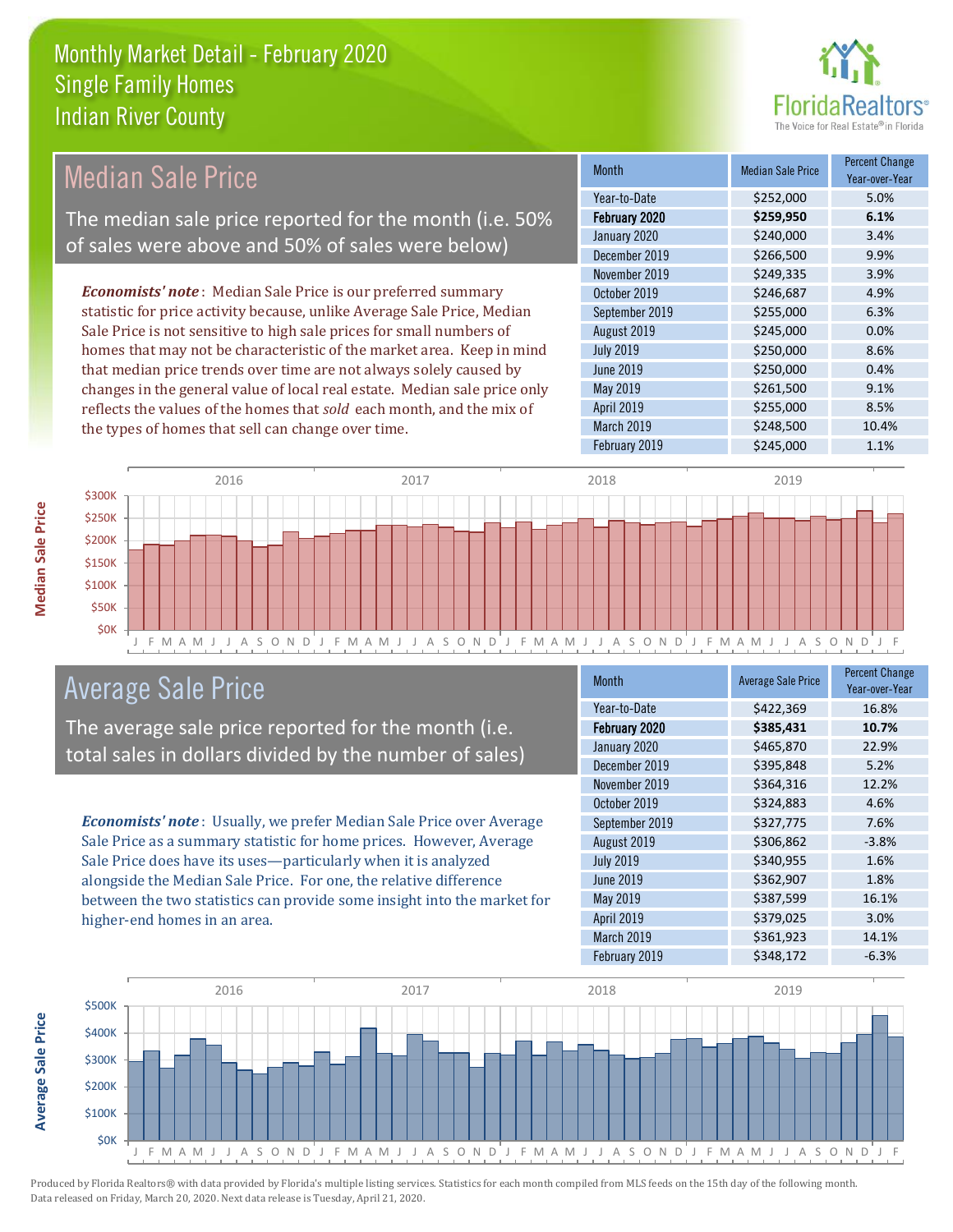

Year-over-Year

### Dollar Volume

The sum of the sale prices for all sales which closed during the month

*Economists' note* : Dollar Volume is simply the sum of all sale prices in a given time period, and can quickly be calculated by multiplying Closed Sales by Average Sale Price. It is a strong indicator of the health of the real estate industry in a market, and is of particular interest to real estate professionals, investors, analysts, and government agencies. Potential home sellers and home buyers, on the other hand, will likely be better served by paying attention to trends in the two components of Dollar Volume (i.e. sales and prices) individually.



# Median Percent of Original List Price Received

The median of the sale price (as a percentage of the original list price) across all properties selling during the month

*Economists' note* : The Median Percent of Original List Price Received is useful as an indicator of market recovery, since it typically rises as buyers realize that the market may be moving away from them and they need to match the selling price (or better it) in order to get a contract on the house. This is usually the last measure to indicate a market has shifted from down to up, so it is what we would call a *lagging* indicator.

| <b>Month</b>     | Med. Pct. of Orig.<br><b>List Price Received</b> | <b>Percent Change</b><br>Year-over-Year |
|------------------|--------------------------------------------------|-----------------------------------------|
| Year-to-Date     | 95.5%                                            | 0.6%                                    |
| February 2020    | 95.9%                                            | 0.0%                                    |
| January 2020     | 95.2%                                            | 2.1%                                    |
| December 2019    | 95.7%                                            | 0.7%                                    |
| November 2019    | 96.0%                                            | 0.6%                                    |
| October 2019     | 95.6%                                            | $-0.1%$                                 |
| September 2019   | 95.8%                                            | 1.2%                                    |
| August 2019      | 95.2%                                            | 0.2%                                    |
| <b>July 2019</b> | 95.7%                                            | 0.8%                                    |
| June 2019        | 95.7%                                            | 0.2%                                    |
| May 2019         | 95.0%                                            | $-0.8%$                                 |
| April 2019       | 94.3%                                            | $-1.3%$                                 |
| March 2019       | 94.4%                                            | $-1.4%$                                 |
| February 2019    | 95.9%                                            | 0.1%                                    |

June 2019 **\$107.4 Million** -12.2%

November 2019 **\$92.9 Million** 38.3% October 2019 **\$86.4 Million** 12.7% September 2019 **\$86.2 Million** 22.5% August 2019 **\$95.4 Million 2.1%** July 2019 **\$108.8 Million** 29.1%

January 2020 \$91.8 Million 51.3% December 2019 **\$110.4 Million** 13.8%

February 2020 **\$89.4 Million 23.5%** Year-to-Date \$181.2 Million 36.2%

Month **Dollar Volume** Percent Change

March 2019 **\$106.0 Million** 9.3%

February 2019 **\$72.4 Million** -9.8%

\$126.2 Million 11.0%

\$138.0 Million 22.3%

May 2019

April 2019

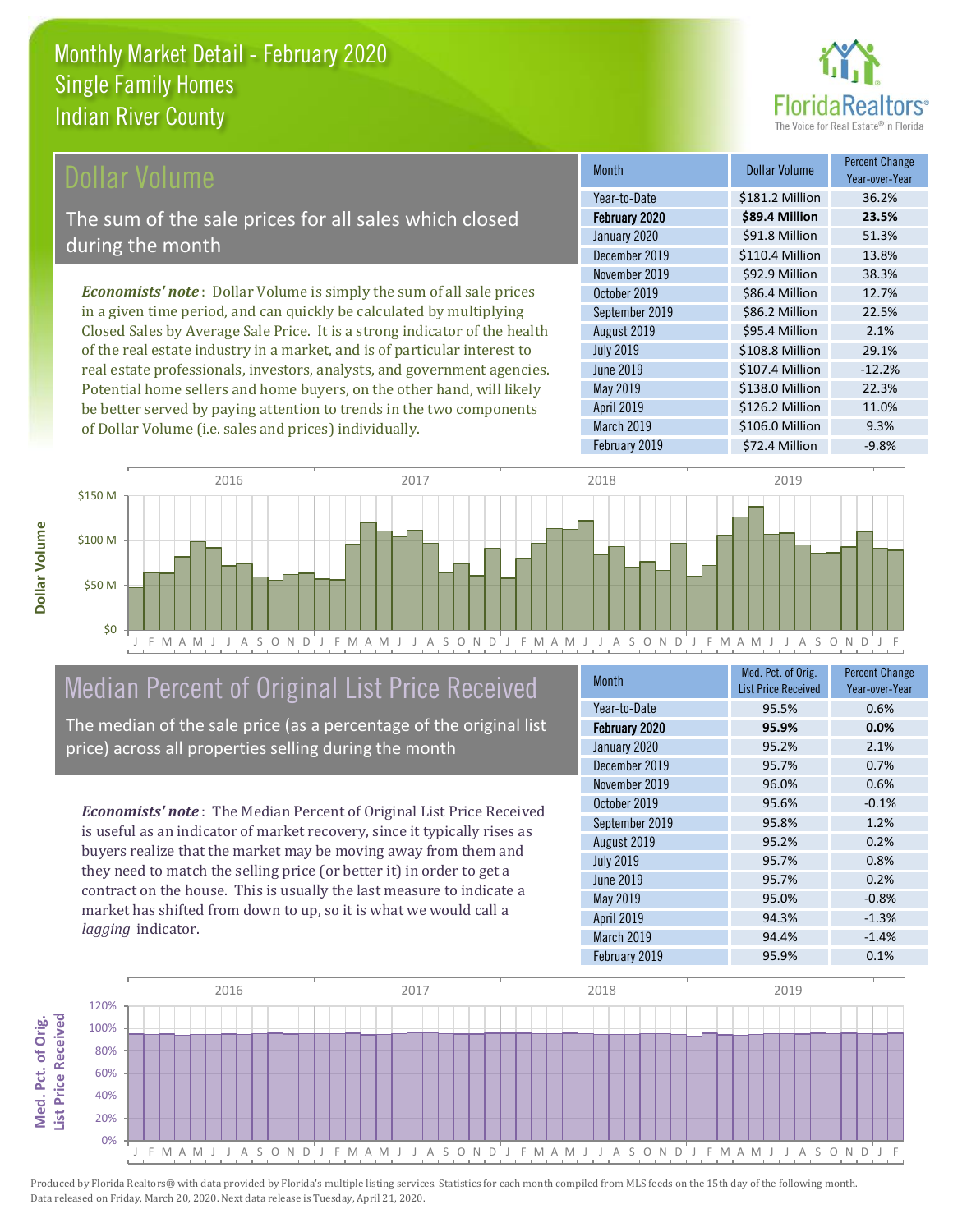

# **Median Time to Contract**

The median number of days between the listing date and contract date for all Closed Sales during the month

*Economists' note* : Like Time to Sale, Time to Contract is a measure of the length of the home selling process calculated for sales which closed during the month. The difference is that Time to Contract measures the number of days between the initial listing of a property and the signing of the contract which eventually led to the closing of the sale. When the gap between Median Time to Contract and Median Time to Sale grows, it is usually a sign of longer closing times and/or declining numbers of cash sales.

| <b>Month</b>     | Median Time to<br>Contract | <b>Percent Change</b><br>Year-over-Year |
|------------------|----------------------------|-----------------------------------------|
| Year-to-Date     | 59 Days                    | $-9.2%$                                 |
| February 2020    | 59 Days                    | 0.0%                                    |
| January 2020     | 66 Days                    | $-17.5%$                                |
| December 2019    | 54 Days                    | 14.9%                                   |
| November 2019    | 52 Days                    | $-8.8%$                                 |
| October 2019     | 61 Days                    | 10.9%                                   |
| September 2019   | 59 Days                    | 13.5%                                   |
| August 2019      | 60 Days                    | $-14.3%$                                |
| <b>July 2019</b> | 67 Days                    | 34.0%                                   |
| <b>June 2019</b> | 51 Days                    | 4.1%                                    |
| May 2019         | 52 Days                    | 23.8%                                   |
| April 2019       | 59 Days                    | 20.4%                                   |
| March 2019       | 60 Days                    | 33.3%                                   |
| February 2019    | 59 Days                    | 28.3%                                   |





# Median Time to Sale

The median number of days between the listing date and closing date for all Closed Sales during the month

*Economists' note* : Time to Sale is a measure of the length of the home selling process, calculated as the number of days between the initial listing of a property and the closing of the sale. *Median* Time to Sale is the amount of time the "middle" property selling this month was on the market. That is, 50% of homes selling this month took *less* time to sell, and 50% of homes took *more* time to sell. Median Time to Sale gives a more accurate picture than Average Time to Sale, which can be skewed upward by small numbers of properties taking an abnormally long time to sell.

| <b>Month</b>     | <b>Median Time to Sale</b> | <b>Percent Change</b><br>Year-over-Year |
|------------------|----------------------------|-----------------------------------------|
| Year-to-Date     | 100 Days                   | $-5.7%$                                 |
| February 2020    | 99 Days                    | 1.0%                                    |
| January 2020     | 105 Days                   | $-19.2%$                                |
| December 2019    | 98 Days                    | 5.4%                                    |
| November 2019    | 100 Days                   | 8.7%                                    |
| October 2019     | 102 Days                   | 13.3%                                   |
| September 2019   | 99 Days                    | 2.1%                                    |
| August 2019      | 98 Days                    | $-16.2%$                                |
| <b>July 2019</b> | 107 Days                   | 16.3%                                   |
| <b>June 2019</b> | 96 Days                    | 1.1%                                    |
| May 2019         | 95 Days                    | 13.1%                                   |
| April 2019       | 99 Days                    | 5.3%                                    |
| March 2019       | 99 Days                    | 17.9%                                   |
| February 2019    | 98 Days                    | 7.7%                                    |

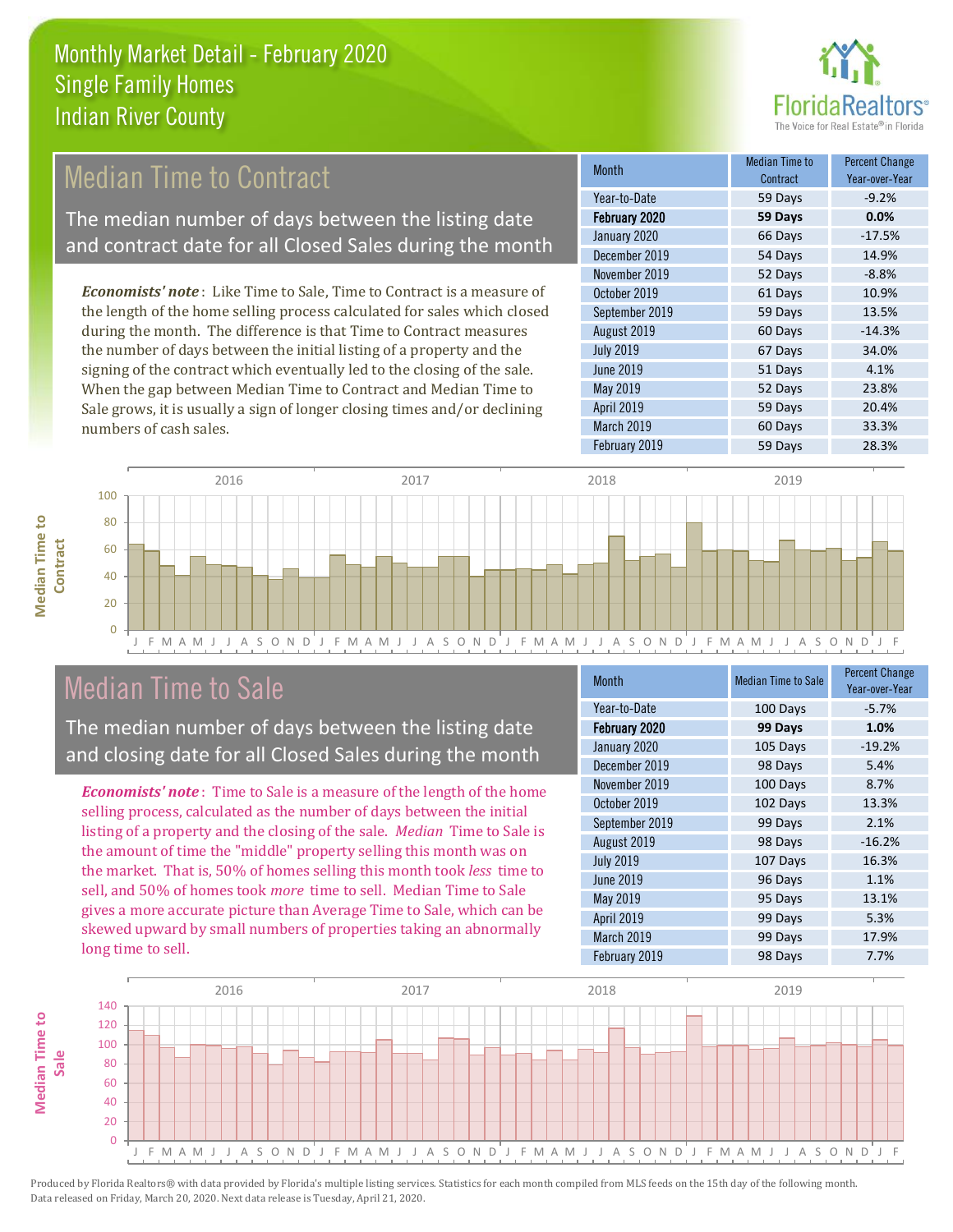

| <b>New Pending Sales</b>                                                      | <b>Month</b>     | <b>New Pending Sales</b> | <b>Percent Change</b><br>Year-over-Year |
|-------------------------------------------------------------------------------|------------------|--------------------------|-----------------------------------------|
|                                                                               | Year-to-Date     | 674                      | 13.7%                                   |
| The number of listed properties that went under                               | February 2020    | 356                      | 18.7%                                   |
| contract during the month                                                     | January 2020     | 318                      | 8.5%                                    |
|                                                                               | December 2019    | 213                      | 36.5%                                   |
|                                                                               | November 2019    | 257                      | $-1.2%$                                 |
| <b>Economists' note:</b> Because of the typical length of time it takes for a | October 2019     | 310                      | 14.0%                                   |
| sale to close, economists consider Pending Sales to be a decent               | September 2019   | 243                      | 12.0%                                   |
| indicator of potential future Closed Sales. It is important to bear in        | August 2019      | 308                      | 0.3%                                    |
| mind, however, that not all Pending Sales will be closed successfully.        | <b>July 2019</b> | 327                      | 14.3%                                   |
| So, the effectiveness of Pending Sales as a future indicator of Closed        | June 2019        | 292                      | 5.0%                                    |
| Sales is susceptible to changes in market conditions such as the              | May 2019         | 390                      | 9.2%                                    |

J F M A M J J A S O N D J F M A M J J A S O N D J F M A M J J A S O N D J F M A M J J A S O N D J F  $\overline{0}$ 100 200 300 400 500 2016 2017 2018 2019

# New Listings

distressed properties for sale.

The number of properties put onto the market during the month

availability of financing for homebuyers and the inventory of

*Economists' note* : New Listings tend to rise in delayed response to increasing prices, so they are often seen as a lagging indicator of market health. As prices rise, potential sellers raise their estimations of value—and in the most recent cycle, rising prices have freed up many potential sellers who were previously underwater on their mortgages. Note that in our calculations, we take care to not include properties that were recently taken off the market and quickly relisted, since these are not really *new* listings.

| <b>Month</b>     | <b>New Listings</b> | <b>Percent Change</b><br>Year-over-Year |
|------------------|---------------------|-----------------------------------------|
| Year-to-Date     | 793                 | $-11.2%$                                |
| February 2020    | 359                 | $-13.3%$                                |
| January 2020     | 434                 | $-9.4%$                                 |
| December 2019    | 248                 | $-6.4%$                                 |
| November 2019    | 372                 | 0.8%                                    |
| October 2019     | 402                 | $-9.9%$                                 |
| September 2019   | 264                 | $-15.1%$                                |
| August 2019      | 290                 | $-16.7%$                                |
| <b>July 2019</b> | 385                 | 15.6%                                   |
| June 2019        | 304                 | 0.3%                                    |
| May 2019         | 380                 | $-7.5%$                                 |
| April 2019       | 395                 | $-2.5%$                                 |
| March 2019       | 417                 | $-3.5%$                                 |
| February 2019    | 414                 | $-9.6%$                                 |

February 2019 **300** -4.2%

April 2019 **367** -5.9% March 2019 359 1.1%



**New Listings**

Produced by Florida Realtors® with data provided by Florida's multiple listing services. Statistics for each month compiled from MLS feeds on the 15th day of the following month. Data released on Friday, March 20, 2020. Next data release is Tuesday, April 21, 2020.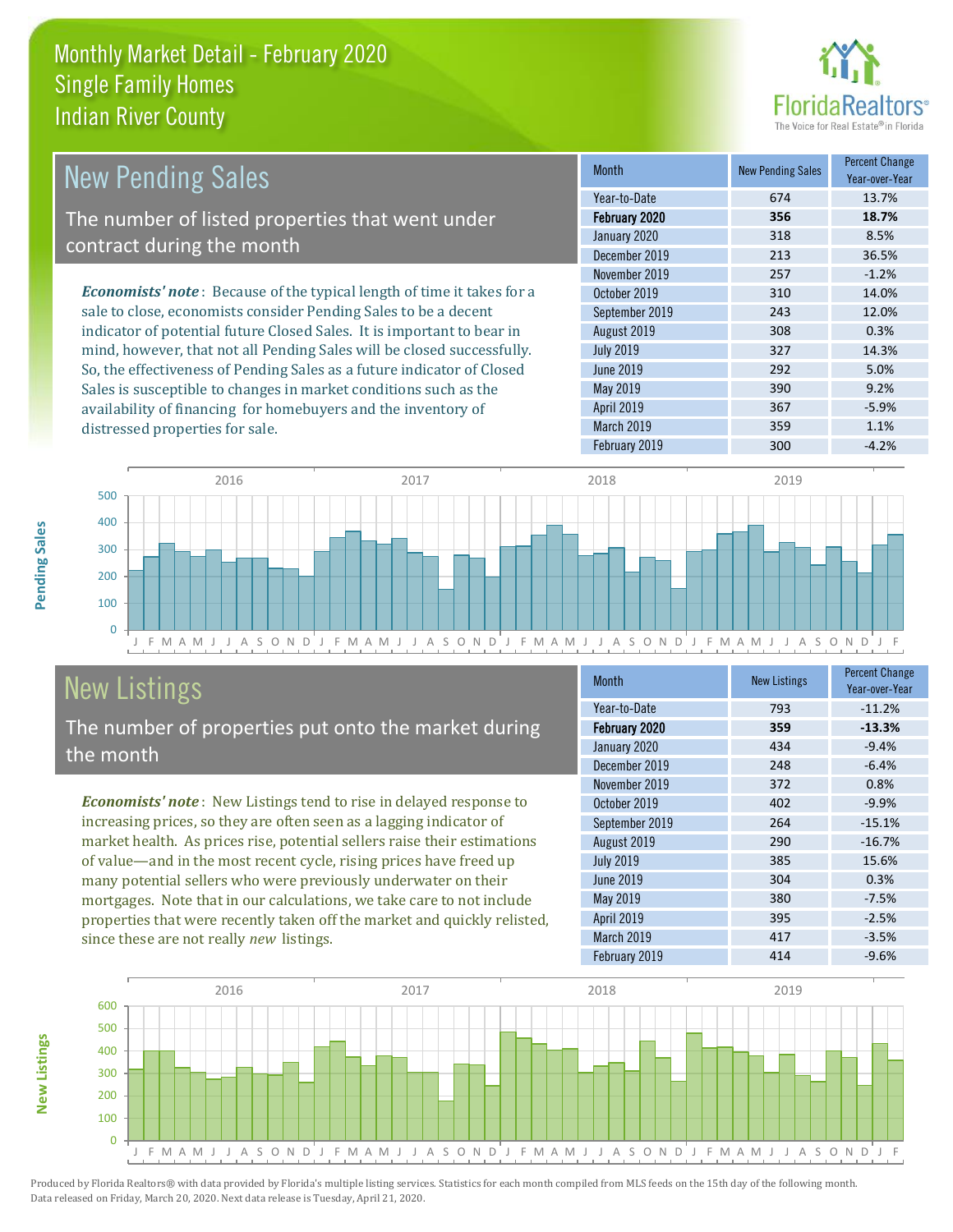

# Inventory (Active Listings)

The number of property listings active at the end of the month

*Economists' note* : There are a number of ways to define and calculate Inventory. Our method is to simply count the number of active listings on the last day of the month, and hold this number to compare with the same month the following year. Inventory rises when New Listings are outpacing the number of listings that go off-market (regardless of whether they actually sell). Likewise, it falls when New Listings aren't keeping up with the rate at which homes are going off-market.

| <b>Month</b>             | Inventory | <b>Percent Change</b><br>Year-over-Year |
|--------------------------|-----------|-----------------------------------------|
| <b>YTD (Monthly Avg)</b> | 1,394     | $-18.4%$                                |
| February 2020            | 1,383     | $-21.2%$                                |
| January 2020             | 1,405     | $-15.4%$                                |
| December 2019            | 1,409     | $-5.8%$                                 |
| November 2019            | 1,389     | $-6.4%$                                 |
| October 2019             | 1,376     | $-7.7%$                                 |
| September 2019           | 1,269     | $-4.7%$                                 |
| August 2019              | 1,318     | $-0.9%$                                 |
| <b>July 2019</b>         | 1,405     | 8.9%                                    |
| <b>June 2019</b>         | 1,391     | 6.4%                                    |
| May 2019                 | 1,501     | 2.3%                                    |
| <b>April 2019</b>        | 1,589     | 12.3%                                   |
| March 2019               | 1,639     | 13.7%                                   |
| February 2019            | 1,755     | 17.6%                                   |



# Months Supply of Inventory

An estimate of the number of months it will take to deplete the current Inventory given recent sales rates

*Economists' note* : MSI is a useful indicator of market conditions. The benchmark for a balanced market (favoring neither buyer nor seller) is 5.5 months of inventory. Anything higher is traditionally a buyers' market, and anything lower is a sellers' market. There is no single accepted way of calculating MSI. A common method is to divide current Inventory by the most recent month's Closed Sales count, but this count is a usually poor predictor of future Closed Sales due to seasonal cycles. To eliminate seasonal effects, we use the 12-month average of monthly Closed Sales instead.

| <b>Month</b>             | <b>Months Supply</b> | <b>Percent Change</b><br>Year-over-Year |
|--------------------------|----------------------|-----------------------------------------|
| <b>YTD (Monthly Avg)</b> | 5.0                  | $-23.1%$                                |
| February 2020            | 4.9                  | $-26.9%$                                |
| January 2020             | 5.0                  | $-20.6%$                                |
| December 2019            | 5.1                  | $-8.9%$                                 |
| November 2019            | 5.0                  | $-10.7%$                                |
| October 2019             | 5.0                  | $-10.7%$                                |
| September 2019           | 4.7                  | $-6.0%$                                 |
| August 2019              | 4.9                  | $-2.0%$                                 |
| <b>July 2019</b>         | 5.3                  | 8.2%                                    |
| <b>June 2019</b>         | 5.3                  | 8.2%                                    |
| May 2019                 | 5.7                  | 1.8%                                    |
| April 2019               | 6.0                  | 11.1%                                   |
| March 2019               | 6.3                  | 14.5%                                   |
| February 2019            | 6.7                  | 17.5%                                   |

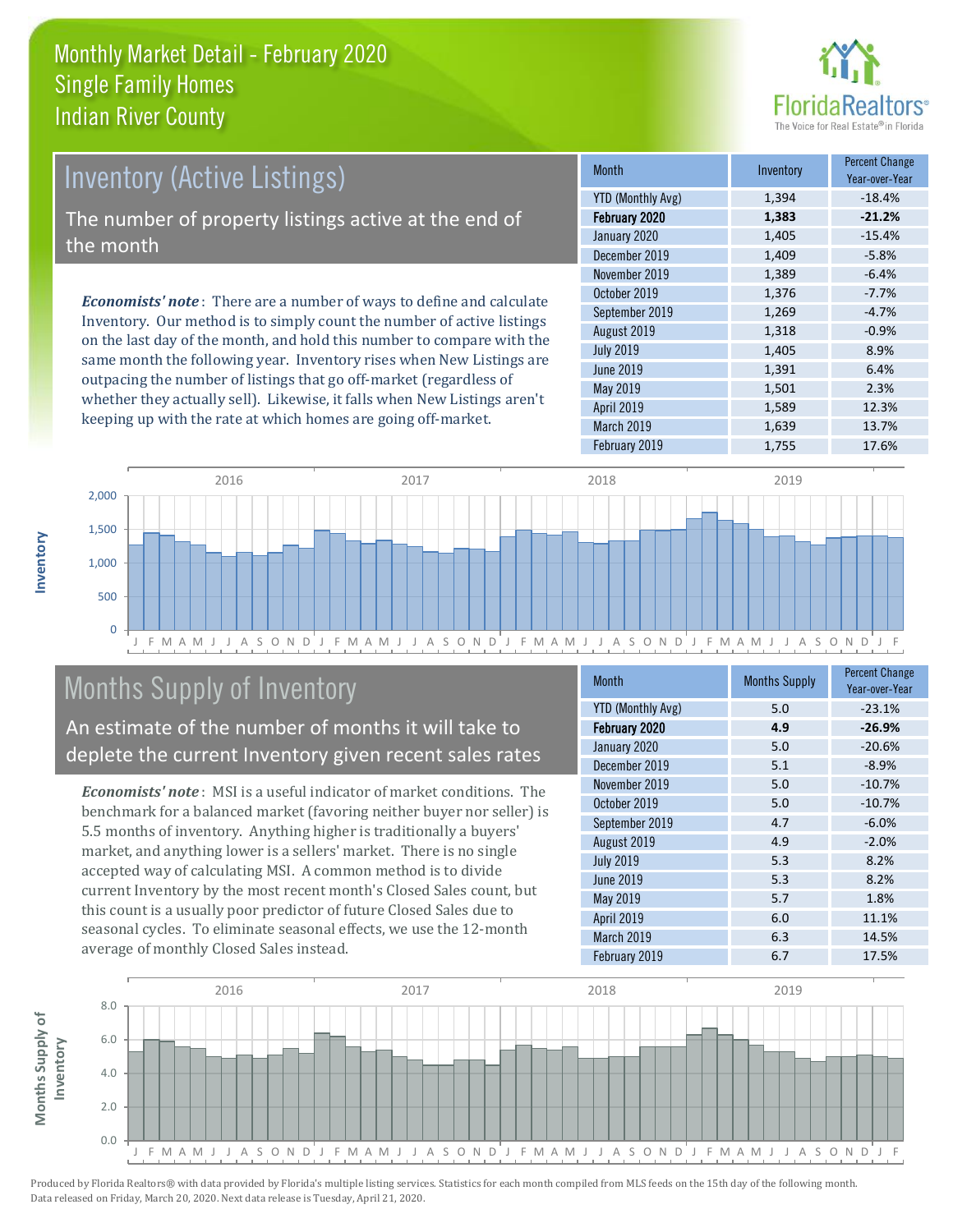

#### $$100,000 - $149,999$  16 -33.3% Sale Price Closed Sales Percent Change Year-over-Year Less than \$50,000 0 0 N/A  $$50,000 - $99,999$  1 -83.3% \$150,000 - \$199,999 44 29.4% \$200,000 - \$249,999 49 6.5% \$400,000 - \$599,999 29 26.1% \$600,000 - \$999,999 10 -23.1% *Economists' note:* Closed Sales are one of the simplest—yet most important—indicators for the residential real estate market. When comparing Closed Sales across markets of different sizes, we recommend comparing the percent changes in sales rather than the number of sales. Closed Sales (and many other market metrics) are affected by seasonal cycles, so actual trends are more accurately represented by year-over-year changes (i.e. comparing a month's sales to the amount of sales in the same month in the previous year), rather than changes from one month to the next. \$1,000,000 or more 15 15 200,0%  $$250,000 - $299,999$  29 -14.7% \$300,000 - \$399,999 39 69.6% February 2019 February 2020 Closed Sales by Sale Price The number of sales transactions which closed during the month



### Median Time to Contract by Sale Price The median number of days between the listing date and contract date for all Closed Sales during the month

*Economists' note* : Like Time to Sale, Time to Contract is a measure of the length of the home selling process calculated for sales which closed during the month. The difference is that Time to Contract measures the number of days between the initial listing of a property and the signing of the contract which eventually led to the closing of the sale. When the gap between Median Time to Contract and Median Time to Sale grows, it is usually a sign of longer closing times and/or declining numbers of cash sales.

| <b>Sale Price</b>     | <b>Median Time to</b><br>Contract | <b>Percent Change</b><br>Year-over-Year |
|-----------------------|-----------------------------------|-----------------------------------------|
| Less than \$50,000    | (No Sales)                        | N/A                                     |
| $$50,000 - $99,999$   | 112 Days                          | 239.4%                                  |
| $$100,000 - $149,999$ | 22 Days                           | $-15.4%$                                |
| $$150,000 - $199,999$ | 59 Days                           | 5.4%                                    |
| \$200,000 - \$249,999 | 59 Days                           | 9.3%                                    |
| \$250,000 - \$299,999 | 31 Days                           | $-50.8%$                                |
| \$300,000 - \$399,999 | 53 Days                           | $-44.8%$                                |
| \$400,000 - \$599,999 | 117 Days                          | 85.7%                                   |
| \$600,000 - \$999,999 | 7 Days                            | $-90.3%$                                |
| \$1,000,000 or more   | 209 Days                          | 221.5%                                  |

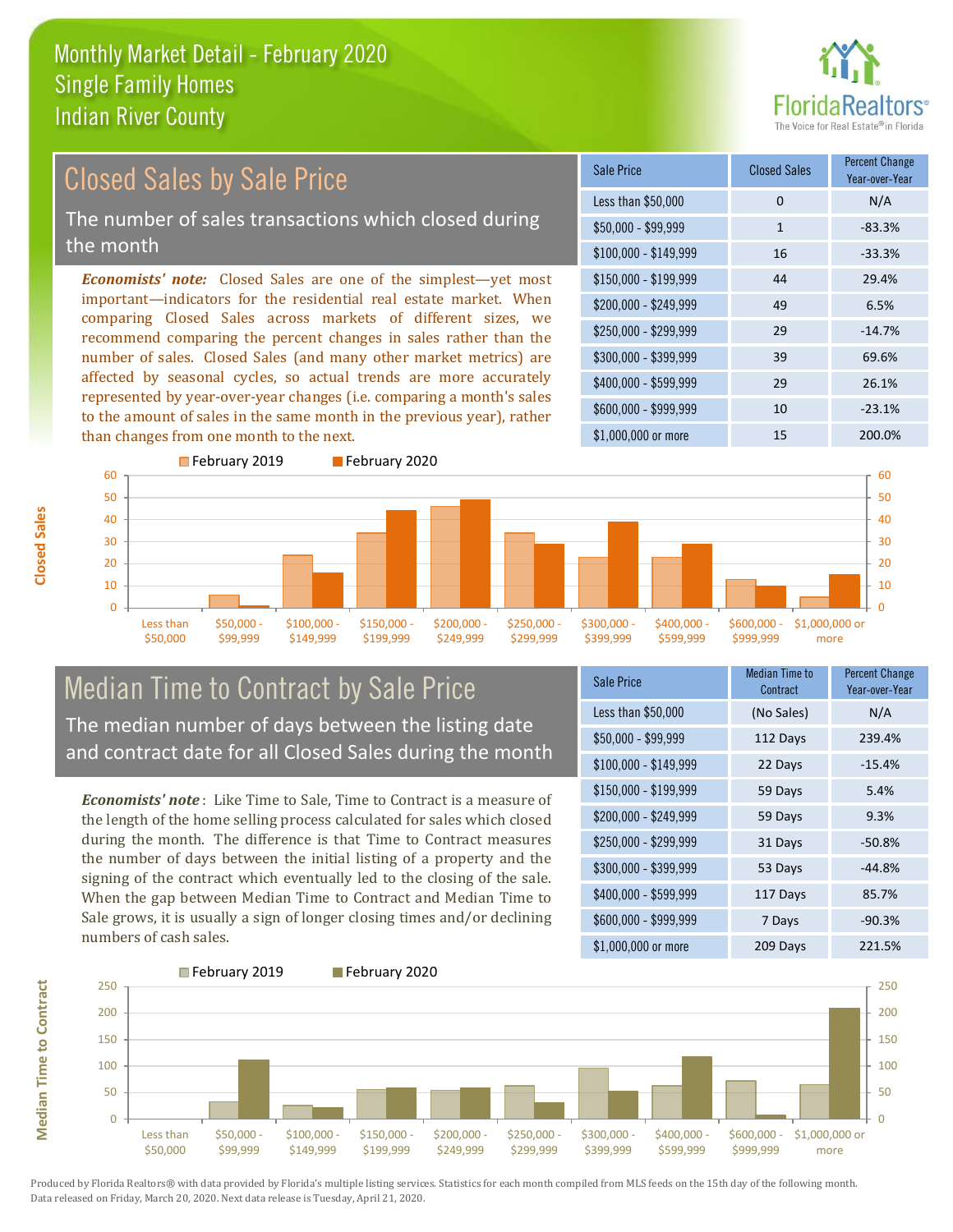

# New Listings by Initial Listing Price The number of properties put onto the market during

the month

*Economists' note:* New Listings tend to rise in delayed response to increasing prices, so they are often seen as a lagging indicator of market health. As prices rise, potential sellers raise their estimations of value—and in the most recent cycle, rising prices have freed up many potential sellers who were previously underwater on their mortgages. Note that in our calculations, we take care to not include properties that were recently taken off the market and quickly relisted, since these are not really *new* listings.

| <b>Initial Listing Price</b> | <b>New Listings</b> | <b>Percent Change</b><br>Year-over-Year |
|------------------------------|---------------------|-----------------------------------------|
| Less than \$50,000           | $\overline{2}$      | 100.0%                                  |
| $$50,000 - $99,999$          | $\overline{2}$      | $-50.0%$                                |
| $$100,000 - $149,999$        | 8                   | $-60.0%$                                |
| $$150,000 - $199,999$        | 56                  | 5.7%                                    |
| $$200,000 - $249,999$        | 59                  | $-22.4%$                                |
| \$250,000 - \$299,999        | 71                  | 4.4%                                    |
| \$300,000 - \$399,999        | 53                  | $-30.3%$                                |
| \$400,000 - \$599,999        | 49                  | $-14.0%$                                |
| \$600,000 - \$999,999        | 38                  | 31.0%                                   |
| $$1,000,000$ or more         | 21                  | $-30.0%$                                |



#### Inventory by Current Listing Price The number of property listings active at the end of the month

*Economists' note* : There are a number of ways to define and calculate Inventory. Our method is to simply count the number of active listings on the last day of the month, and hold this number to compare with the same month the following year. Inventory rises when New Listings are outpacing the number of listings that go off-market (regardless of whether they actually sell). Likewise, it falls when New Listings aren't keeping up with the rate at which homes are going off-market.

| <b>Current Listing Price</b> | Inventory      | <b>Percent Change</b><br>Year-over-Year |
|------------------------------|----------------|-----------------------------------------|
| Less than \$50,000           | 3              | 50.0%                                   |
| $$50,000 - $99,999$          | $\overline{2}$ | $-60.0%$                                |
| $$100,000 - $149,999$        | 29             | $-50.0%$                                |
| $$150,000 - $199,999$        | 120            | $-35.5%$                                |
| \$200,000 - \$249,999        | 173            | $-34.2%$                                |
| \$250,000 - \$299,999        | 201            | 0.0%                                    |
| \$300,000 - \$399,999        | 201            | $-30.4%$                                |
| \$400,000 - \$599,999        | 204            | $-28.2%$                                |
| \$600,000 - \$999,999        | 215            | 5.9%                                    |
| \$1,000,000 or more          | 235            | $-11.0%$                                |



Produced by Florida Realtors® with data provided by Florida's multiple listing services. Statistics for each month compiled from MLS feeds on the 15th day of the following month. Data released on Friday, March 20, 2020. Next data release is Tuesday, April 21, 2020.

**Inventory**